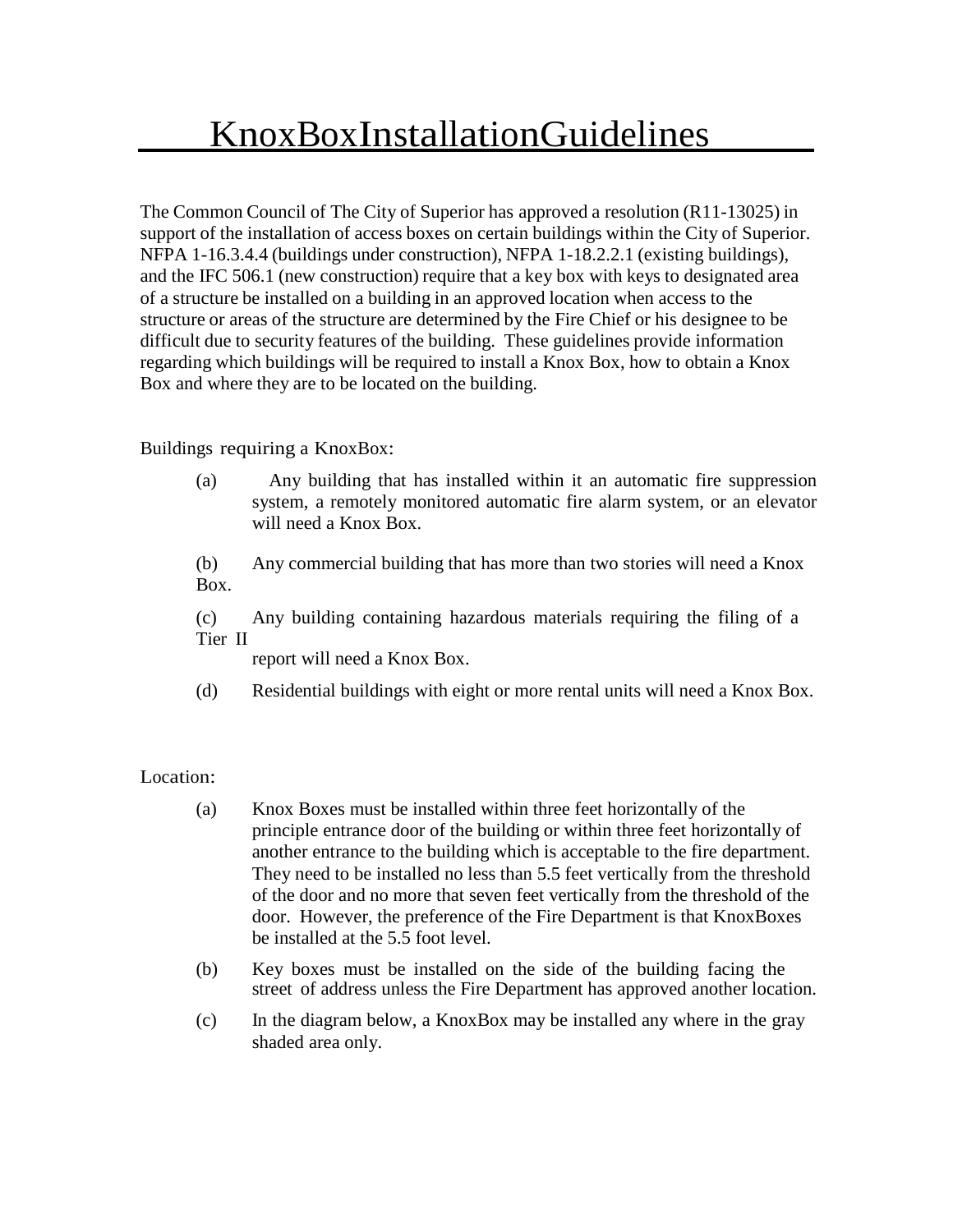

### Keys Required:

With the exception of Knox Boxes located on residential buildings, all KnoxBoxes must contain the key for the principle entrance, the key for every other keyed exterior entrance, and any keys to interior doors deemed required by the fire department. All keys in the KnoxBox must be clearly labeled with regard to their function. Any time the locks on the doors for which the keys are stored in the KnoxBox are changed, the owner of the building must immediately notify the Fire Department and immediately provide the Fire Department with the keys for the new locks.